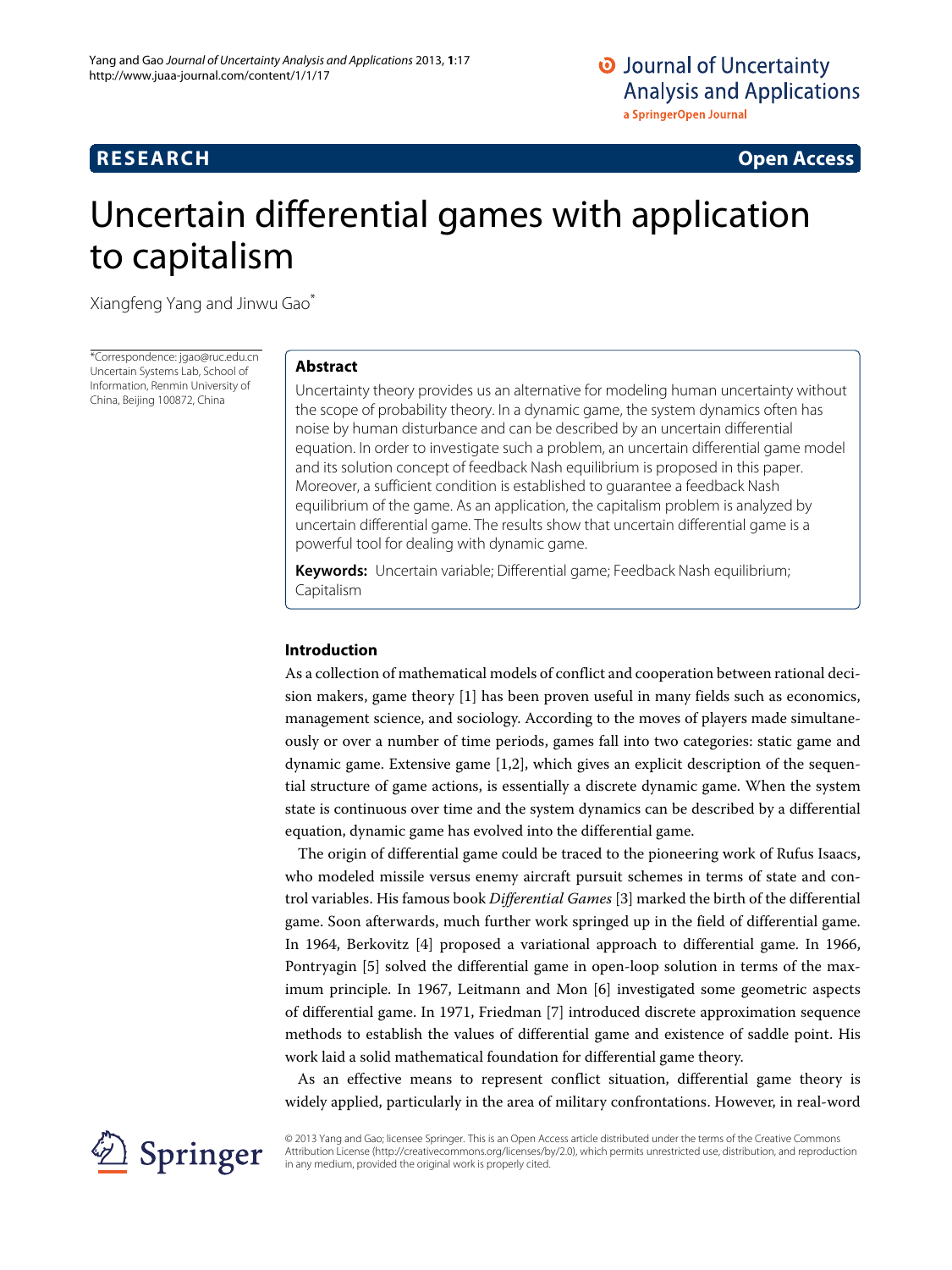applications, the state evolution is often affected by the interference of noise. The noise may be added to the players' observations of the system state or to the state equation itself. In order to model the noise, there exist two mathematical systems. One is probability theory (Kolmogorov [\[8\]](#page-10-7)), and the other is uncertainty theory (Liu [\[9\]](#page-10-8)). Probability is interpreted as a frequency that requires enough historical data for probabilistic reasoning, while uncertainty is interpreted as personal belief degree that is from domain experts for lack of samples.

When noise is modeled by the Wiener process and system evolution can be described by a stochastic differential equation, the differential game will evolve into stochastic differential game. Thanks to Fleming [\[10\]](#page-10-9) for his important work in stochastic control, a spectrum of stochastic differential game was proposed for analyzing differential game in stochastic situations. Since then, stochastic differential game has been discussed by many researchers. For instance, Basar [\[11\]](#page-10-10) considered quadratic stochastic differential game. Clemhout and Wan [\[12\]](#page-10-11) proposed dynamic common property resources and environment problems. Kaitala [\[13\]](#page-10-12) gave equilibrium solution in stochastic resource management game under imperfect information. Jørgensen and Yeung [\[14\]](#page-10-13) investigated a common property fishery problem in stochastic differential game model.

Sometimes, no samples are available to estimate the probability distribution. For such situation, we have no choice but to invite some domain experts to evaluate the belief degree that each event will occur. Perhaps some people would like to regard the belief degree as subjective probability or fuzzy concept, but it is usually inappropriate because both probability theory and fuzzy set theory may lead to counter-intuitive results in this case (see [\[15\]](#page-10-14)). In order to rationally deal with belief degrees, uncertainty theory was founded in 2007 by Liu [\[9\]](#page-10-8) and subsequently studied by many researchers. Nowadays, uncertainty theory has become a branch of axiomatic mathematics for modeling human uncertainty.

In 2008, Liu [\[16\]](#page-10-15) proposed the concept of uncertain process for describing dynamic uncertain systems. Moreover, Liu [\[17\]](#page-10-16) designed a Lipschitz continuous uncertain process with stationary and independent normal uncertain increments, which is called the canonical Liu process now. Chen and Ralescu [\[18\]](#page-10-17) defined and discussed the Liu process and uncertain calculus. When the noise of system state evolution can be described by the Liu process, Liu [\[16\]](#page-10-15) introduced uncertain differential equation. Chen and Liu [\[19\]](#page-10-18) gave an existence and uniqueness theorem for an uncertain differential equation under linear growth and Lipschitz continuous condition. Yao and Chen [\[20\]](#page-10-19) proposed a numerical method to solve uncertain differential equation. Besides, Yao [\[21\]](#page-10-20) studied the integral of solution to uncertain differential equation. As an application of uncertain differential equation, Liu [\[22\]](#page-10-21) presented a paradox of stochastic finance theory which showed that the real stock price was impossible to follow any Ito's stochastic differential equation, and suggested a new uncertain finance theory which was described by an uncertain differential equation. Based on uncertainty theory and uncertain differential equation, Zhu [\[23\]](#page-10-22) introduced uncertain optimal control and gave Zhu's equation of optimality by means of uncertain differential equation. Due to his pioneering work, this paper aims to initialize a spectrum of uncertain differential game when the system dynamics of game is described by an uncertain differential equation.

The rest of this paper is organized as follows: Firstly, we briefly review some basic results of uncertainty theory in the section ['Preliminaries.'](#page-2-0) Secondly, we use an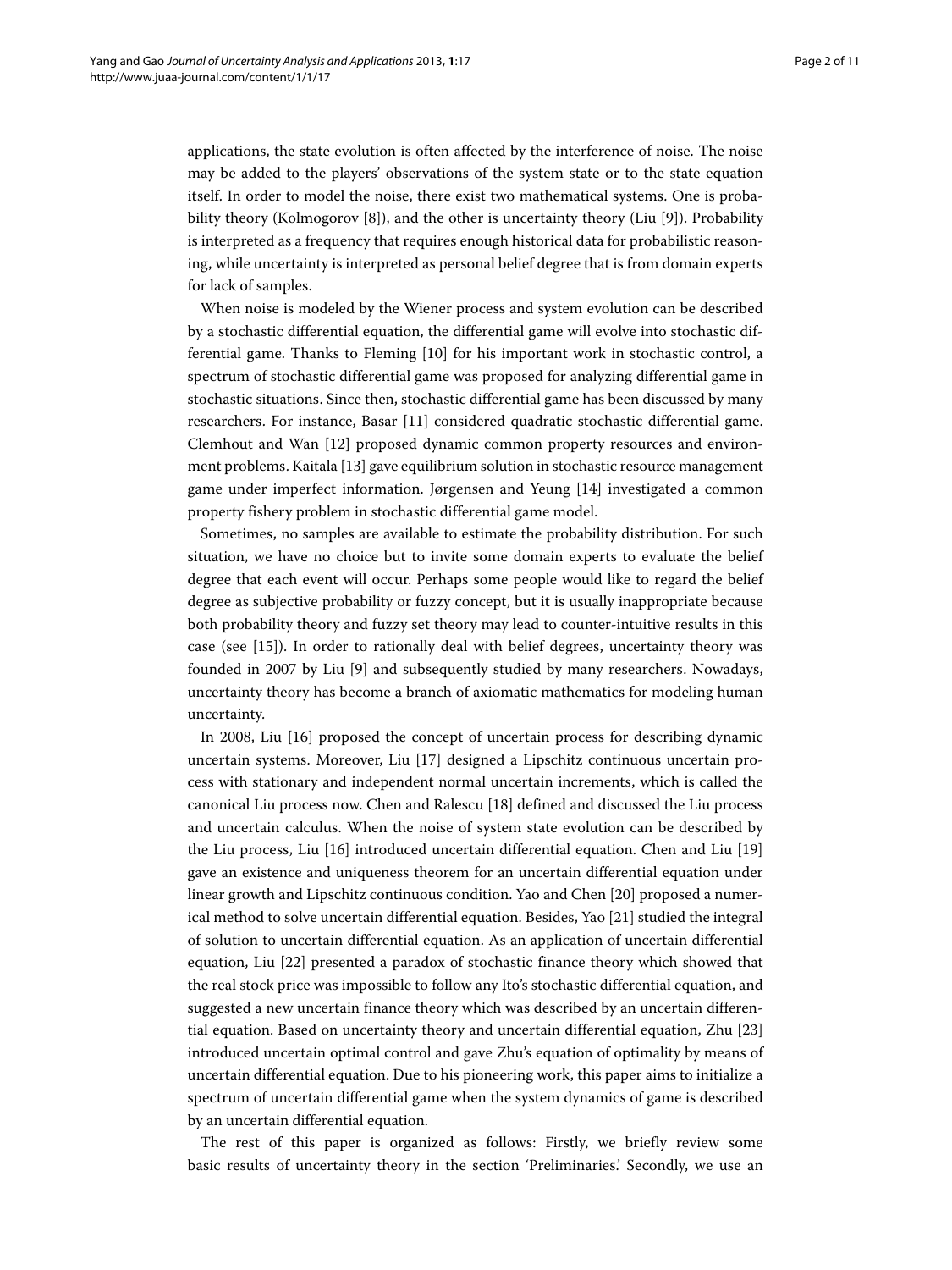uncertain differential equation to describe the system dynamics of differential game in the section ['Uncertain differential games'](#page-5-0) and present an uncertain differential game model. Moreover, we define feedback Nash equilibrium strategies as the solution of the uncertain differential game and construct a sufficient condition for a feedback Nash equilibrium. Thirdly, we apply the uncertain differential game to capitalism in the section ['An uncertain differential game of capitalism.'](#page-7-0) In the capitalism, the government will tax less than the full amount of the payoff accrued to the firm, which will post a positive rate of investment. By comparison, we show that the uncertain differential game is an efficient means to solve the problem of capitalism.

#### <span id="page-2-0"></span>**Preliminaries**

In this section, we will introduce some basic results in uncertainty theory.

**Definition 1.** (Liu [\[9\]](#page-10-8)) Let  $\mathcal{L}$  be a  $\sigma$ -algebra on a nonempty set  $\Gamma$ . A set function  $\mathcal{M}$  :  $\mathcal{L} \rightarrow [0, 1]$  is called an uncertain measure if it satisfies the following axioms:

- **Axiom 1.** (Normality Axiom)  $\mathcal{M}\{\Gamma\} = 1$  for the universal set  $\Gamma$ .
- **Axiom 2.** (Duality Axiom)  $\mathcal{M}\{\Lambda\} + \mathcal{M}\{\Lambda^c\} = 1$  for any event  $\Lambda$ .
- **Axiom 3.** (Subadditivity Axiom) For every countable sequence of events  $\Lambda_1, \Lambda_2, \ldots$ , we have

$$
\mathcal{M}\left\{\bigcup_{i=1}^{\infty}\Lambda_i\right\} \leq \sum_{i=1}^{\infty}\mathcal{M}\{\Lambda_i\}.
$$

Besides, in order to provide the operational law, Liu [\[17\]](#page-10-16) defined the product uncertain measure on the product  $\sigma$ -algebra  $\mathcal L$  as follows.

**Axiom 4.** (Product Axiom) Let  $(\Gamma_k, \mathcal{L}_k, \mathcal{M}_k)$  be uncertainty spaces for  $k = 1, 2, \ldots$ . The product uncertain measure M is an uncertain measure satisfying

$$
\mathcal{M}\left\{\prod_{k=1}^{\infty}\Lambda_k\right\}=\bigwedge_{k=1}^{\infty}\mathcal{M}_k\{\Lambda_k\},\
$$

where  $\Lambda_k$  are arbitrarily chosen events from  $\mathcal{L}_k$  for  $k = 1, 2, \ldots$ , respectively.

**Definition 2.** (Liu [\[9\]](#page-10-8)) An uncertain variable is a function from an uncertainty space  $(\Gamma, \mathcal{L}, \mathcal{M})$  to the set of real numbers such that for any Borel set B of real numbers, the set

$$
\{\xi\in B\}=\{\gamma\in\Gamma\vert\xi(\gamma)\in B\}
$$

is an event.

In order to describe uncertain variable in practice, uncertainty distribution  $\Phi : \Re \rightarrow$ [0, 1] of an uncertain variable *ξ* is defined as

$$
\Phi(x) = \mathcal{M}\left\{\xi \leq x\right\}.
$$

An uncertainty distribution  $\Phi(\cdot)$  is said to be regular if its inverse function  $\Phi^{-1}(\alpha)$ exists and is unique for each  $\alpha \in (0,1)$ , and  $\Phi^{-1}(\cdot)$  is called the inverse uncertainty distribution of *ξ* .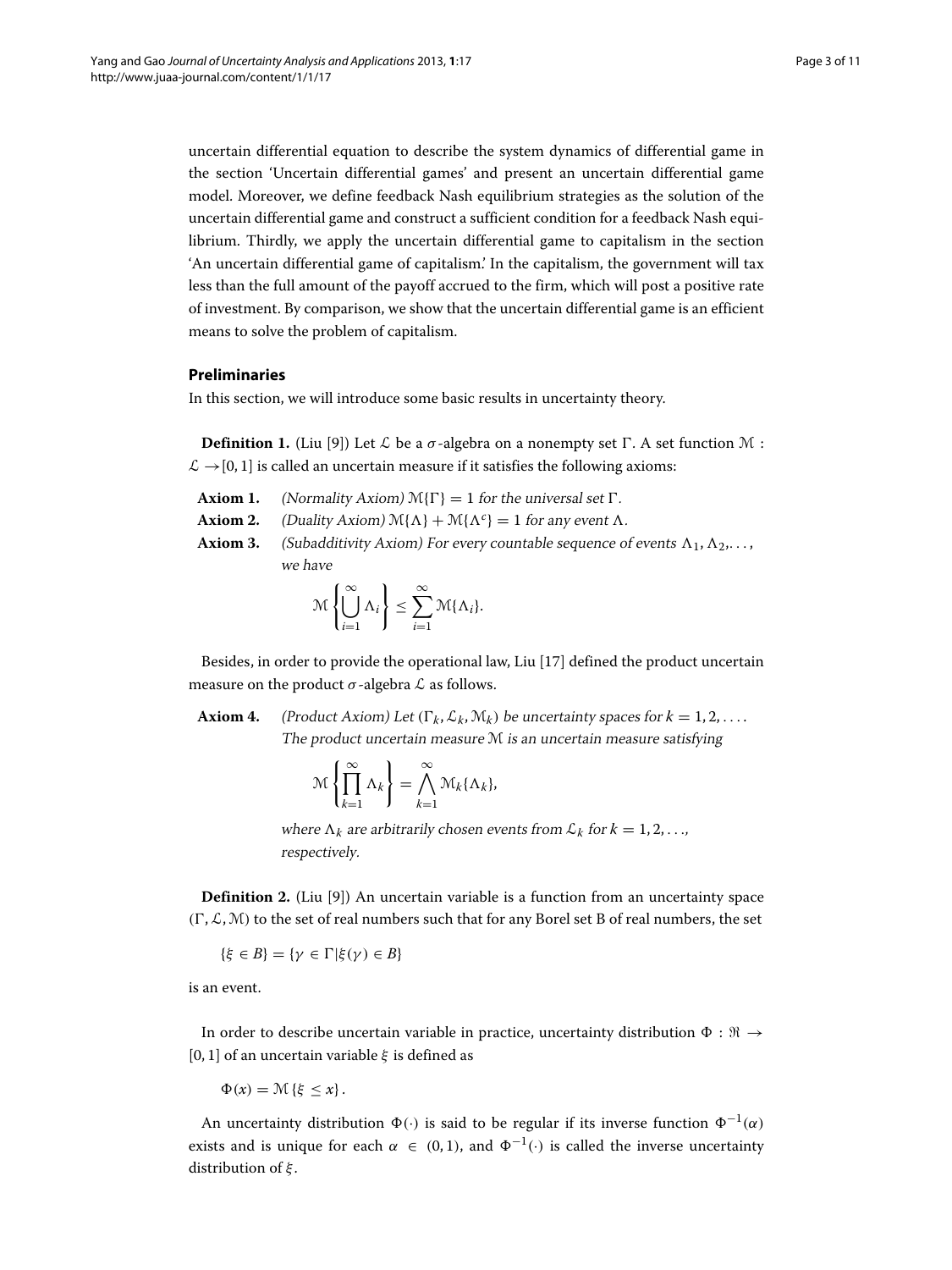**Definition 3.** (Liu [\[17\]](#page-10-16)) The uncertain variables  $\xi_1, \xi_2, \ldots, \xi_m$  are said to be independent if

$$
\mathcal{M}\left\{\bigcap_{i=1}^{m}\left\{\xi_{i} \in B_{i}\right\}\right\} = \bigwedge_{i=1}^{m} \mathcal{M}\left\{\xi_{i} \in B_{i}\right\}
$$

for any Borel sets  $B_1, B_2, \ldots, B_m$  of real numbers.

**Definition 4.** (Liu [\[9\]](#page-10-8)) Let *ξ* be an uncertain variable. Then, the expected value of *ξ* is defined by

$$
E[\xi] = \int_0^{+\infty} \mathcal{M}\{\xi \ge r\} dr - \int_{-\infty}^0 \mathcal{M}\{\xi \le r\} dr
$$

provided that at least one of the two integrals is finite.

If  $\xi$  is a regular uncertain variable with uncertainty distribution  $\Phi(x)$ , then the expected value may be calculated by

$$
E[\xi] = \int_0^{+\infty} (1 - \Phi(x)) dx - \int_{-\infty}^0 \Phi(x) dx = \int_0^1 \Phi^{-1}(\alpha) d\alpha.
$$

Based on the uncertainty space, Liu introduced the concepts of uncertain process, canonical Liu process, uncertain differential equation, etc.

**Definition 5.** (Liu [\[16\]](#page-10-15)) Let *T* be an index set and let  $(\Gamma, \mathcal{L}, \mathcal{M})$  be an uncertainty space. An uncertain process is a measurable function from  $T \times (\Gamma, \mathcal{L}, \mathcal{M})$  to the set of real numbers, i.e., for each  $t \in T$  and any Borel set *B*,

 ${X_t \in B} = {\gamma \in \Gamma | X_t(\gamma) \in B}$ 

is an event.

**Definition 6.** (Liu [\[16\]](#page-10-15)) An uncertain process  $X_t$  is said to have independent increments if

 $X_{t_0}, X_{t_1} - X_{t_0}, X_{t_2} - X_{t_1}, \ldots, X_{t_k} - X_{t_{k-1}}$ 

are independent uncertain variables where  $t_0$  is the initial time and  $t_1, t_2, \ldots, t_k$  are any times with  $t_0 < t_1 < \ldots < t_k$ .

**Definition 7.** (Liu [\[16\]](#page-10-15)) An uncertain process  $X_t$  is said to have stationary increments if, for any given  $t > 0$ , the increments  $X_{s+t} - X_s$  are identically distributed uncertain variables for all *s >* 0.

**Definition 8.** (Liu [\[17\]](#page-10-16)) An uncertain process  $C_t$  is said to be a canonical Liu process if

- (i)  $C_0 = 0$  and almost all sample paths are Lipschitz continuous.
- (ii)  $C_t$  has stationary and independent increments.
- (iii) Every increment  $C_{s+t} C_s$  is a normal uncertain variable with expected value 0 and variance  $t^2$ , whose uncertainty distribution is

$$
\Phi(x) = \left(1 + \exp\left(\frac{-\pi x}{\sqrt{3}t}\right)\right)^{-1}, \ x \in \mathfrak{R}.
$$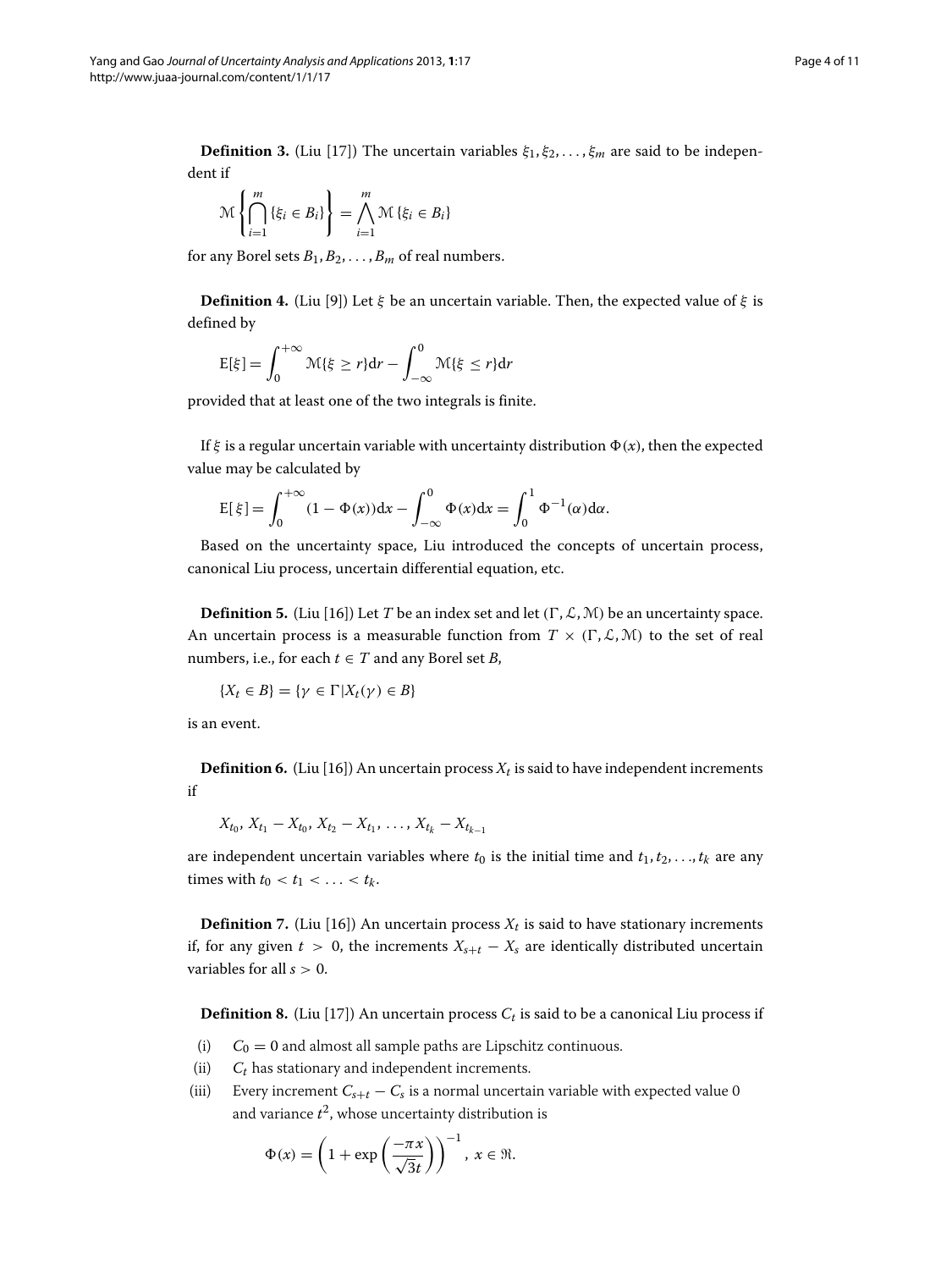**Definition 9.** (Chen and Ralescu [\[18\]](#page-10-17)) Let  $C_t$  be a canonical Liu process and let  $Z_t$  be an uncertain process. If there exist two uncertain processes  $\mu_t$  and  $\sigma_t$  such that

$$
Z_t = Z_0 + \int_0^t \mu_s \mathrm{d}s + \int_0^t \sigma_s \mathrm{d}C_s
$$

for any  $t \geq 0$ , then  $Z_t$  is called a Liu process with drift  $\mu_t$  and diffusion  $\sigma_t$ . Furthermore, *Zt* has an uncertain differential

$$
dZ_t = \mu_t dt + \sigma_t dC_t.
$$

<span id="page-4-1"></span>**Theorem 1.** (Liu [\[17\]](#page-10-16)) (Fundamental Theorem of Uncertain Calculus) *Let h(t*, *c) be a continuously differentiable function. Then,*  $Z_t = h(t, C_t)$  *is a Liu process and has an uncertain differential*

$$
dZ_t = \frac{\partial h}{\partial t}(t, C_t)dt + \frac{\partial h}{\partial c}(t, C_t)dC_t.
$$

Based on the Liu process, the following concept of uncertain differential equation was introduced by Liu [\[16\]](#page-10-15).

**Definition 10.** (Liu [\[16\]](#page-10-15)) Suppose  $C_t$  is a canonical Liu process, and  $f$  and  $g$  are some given functions. Then,

<span id="page-4-0"></span>
$$
dX_t = f(t, X_t)dt + g(t, X_t)dC_t
$$
\n(1)

is called an uncertain differential equation. A solution is a Liu process  $X_t$  that satisfies [\(1\)](#page-4-0) identically in *t*.

Chen and Liu [\[19\]](#page-10-18) presented an existence and uniqueness theorem for an uncertain differential equation.

**Definition 11.** (Chen and Liu [\[19\]](#page-10-18)) The uncertain differential equation

 $X_t = f(t, X_t)dt + g(t, X_t)dC_t$ 

has a unique solution if the coefficients  $f(t, x)$  and  $g(t, x)$  satisfy the linear growth condition

$$
|f(t,x)| + |g(t,x)| \le L(1+|x|), \quad \forall x \in \Re, t \ge 0
$$

and Lipschitz condition

$$
|f(t,x) - f(t,y)| + |g(t,x) - g(t,y)| \le L|x - y|, \quad \forall x, y \in \Re, t \ge 0
$$

for some constant *L*. Moreover, the solution is sample continuous.

By means of uncertain differential equation, Zhu [\[23\]](#page-10-22) introduced uncertain optimal control and gave an equation of optimality.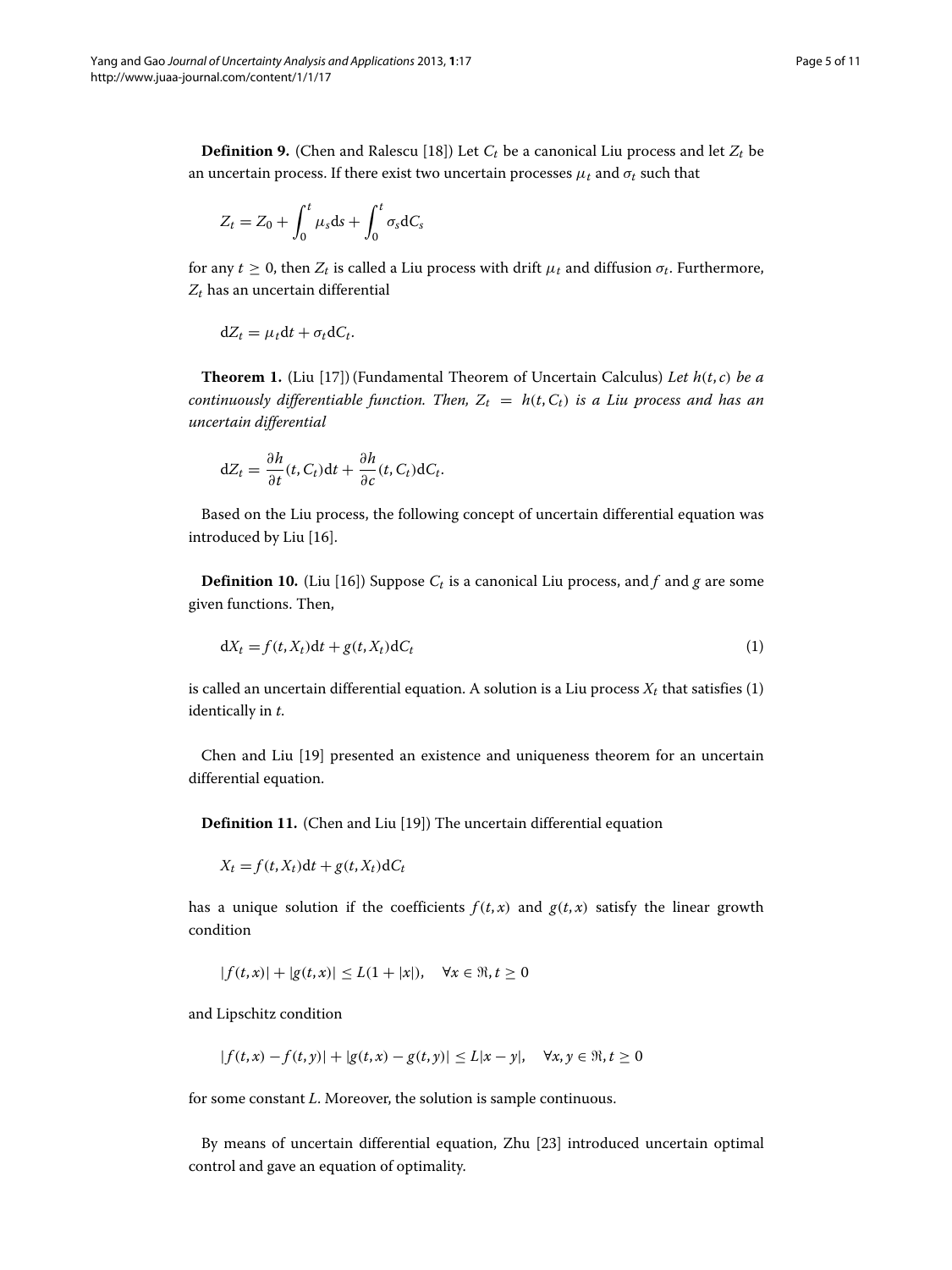**Definition 12.** (Zhu [\[23\]](#page-10-22)) Assume that *R* is the return function and *W* is the function of terminal reward. If we want to maximize the expected return on [0, *T*] using an optimal control, then we have the following optimal control model:

$$
\begin{cases}\nJ(0, x_0) = \sup_u E\left[\int_0^T R(t, x(t), u(t))dt + W(T, x(T))\right] \\
\text{subject to} \\
dx(t) = f(t, x(t), u(t))dt + g(t, x(t), u(t))dC_t \\
x(t) = x_0.\n\end{cases}
$$

In order to find the optimal control, we write

$$
J(t,x) = \sup_{u} E\left[\int_{t}^{T} R(s,x(s),u(s))ds + W(T,x(T))\right]
$$

where  $t \in [0, T]$  and  $x(t) = x$ .

<span id="page-5-1"></span>**Theorem 2.** (Zhu [\[23\]](#page-10-22)) (Zhu's Equation of Optimality) *Let*  $J(t, x)$  *be twice differentiable on*  $[0, T] \times R$ *, then we have* 

$$
-J_t(t,x) = \sup_u \left\{ R(t,x,u) + J_x(t,x)f(t,x,u) \right\},\,
$$

*where*  $J_t(t, x)$  *and*  $J_x(t, x)$  *are the partial derivatives of*  $J(t, x)$  *with respect to t and x, respectively. Note that the boundary condition is*

$$
J(T, x) = W(T, x).
$$

#### <span id="page-5-0"></span>**Uncertain differential games**

Differential game is a class of decision problem under which the evolution of the state is described by a differential equation, the players act throughout a time interval  $[t_0, T]$  and want to maximize the payoff.

In the general *n*-person differential game model, the player *i* optimize his objective

$$
\sup_{u_i} \int_{t_0}^T R_i(t, x(t), u_1(t), u_2(t), \dots, u_n(t)) dt + W_i(x(T)) \text{ for } i \in \mathbb{N} = \{1, 2, \dots, n\} \tag{2}
$$

subject to the deterministic dynamics (vector-valued differential equation)

$$
dx(t) = f(t, x(t), u_1(t), u_2(t), \dots, u_n(t))dt, \quad x(t_0) = x_0,
$$
\n(3)

where  $T > t_0 \geq 0$ ,  $x(t) \in \mathbb{R}^m$  denotes the state variable of the game,  $u_i \in U_i$  ( $U_i$  is a compact metric space) is the control variable of player  $i$ , and the initial state  $x_0$  is given.

The function  $R_i(t, x, u_1, u_2, \ldots, u_n)$  is a transient payoff function of player *i* at time *t*,  $W_i(\cdot)$  is a terminal reward function of player *i* at terminal time *T*, and  $f(t, x, u_1, u_2, \ldots, u_n)$ is a vector function. All functions mentioned are differentiable.

In a real game, the state evolution is often affected by the interference of noise that is added to the players' observations of the state of the system or to the state equation itself. One way to incorporate noise in differential game is to introduce uncertain dynamics. An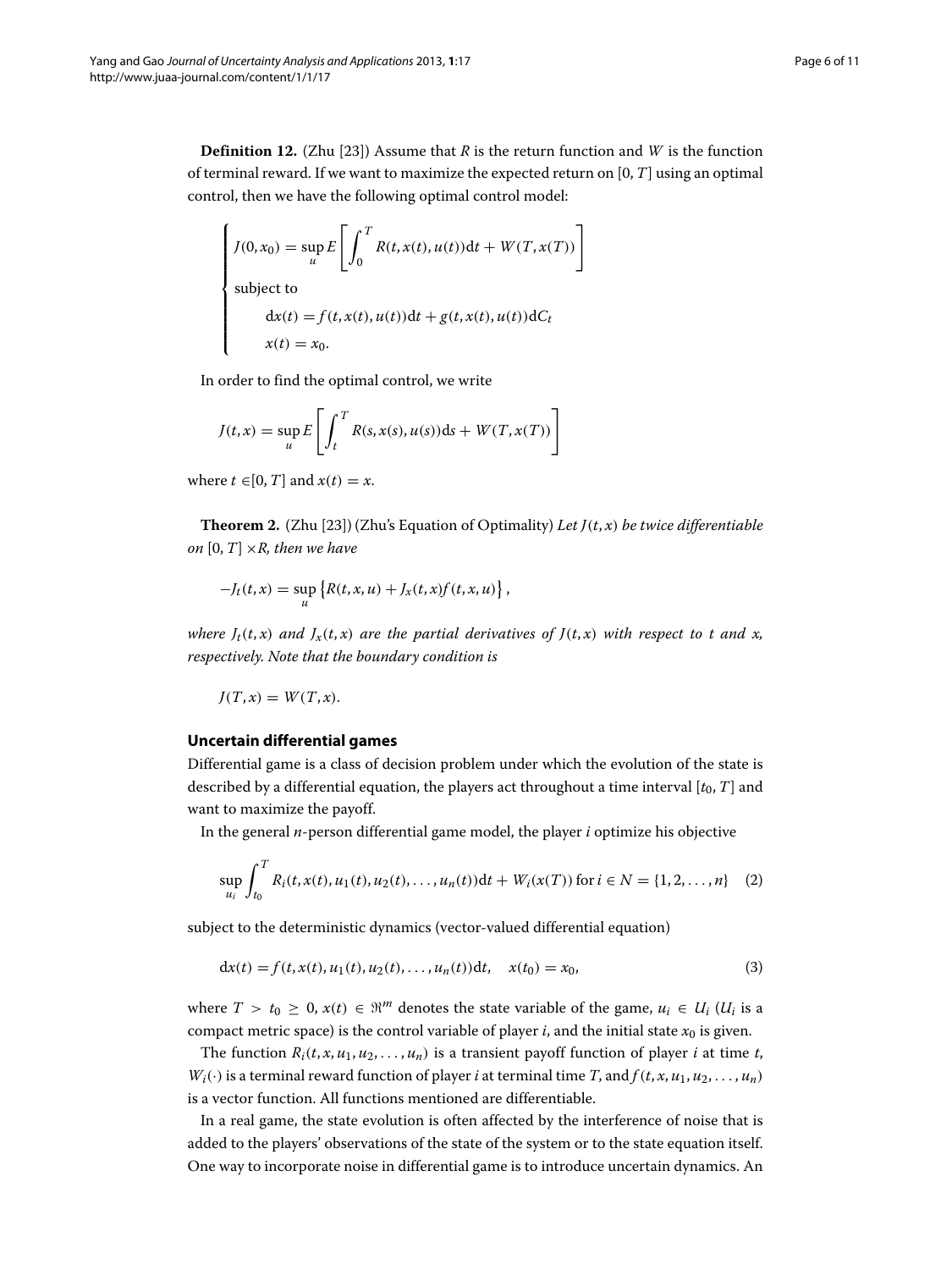uncertain formulation for quantitative differential game of prescribed duration involves a vector-valued uncertain differential equation driven by the Liu process:

<span id="page-6-1"></span><span id="page-6-0"></span>
$$
dx(t) = f(t, x(t), u_1(t), u_2(t), \dots, u_n(t))dt + \sigma(t, x(t), u_1(t), u_2(t), \dots, u_n(t))dC_t, \quad x(t_0) = x_0
$$
\n(4)

which describes the evolution of the state and *n* objective functions

$$
\sup_{u_i} E_{t_0} \left[ \int_{t_0}^T R_i(t, x(t), u_1(t), u_2(t), \dots, u_n(t)) dt + W_i(x(T)) \right] \text{ for } i \in \mathbb{N}, \tag{5}
$$

where  $E_{t_0}$  denotes the expectation operator performed at time  $t_0$  and the canonical Liu process  $C_t$  defined on an uncertainty space  $(\Gamma, \mathcal{L}, \mathcal{M})$  is  $\Theta$ -dimension.

Now, let us make the following assumptions about the functions  $f(\cdot)$  and  $\sigma(\cdot)$ . Suppose

$$
f:[t_0,T]\times\mathfrak{R}^m\times U_1\times\cdots\times U_n\longrightarrow\mathfrak{R}^m
$$

and

$$
\sigma:[t_0,T]\times\mathfrak{R}^m\times U_1\times\cdots\times U_n\longrightarrow\mathfrak{R}^m\times\mathfrak{R}^\Theta
$$

have continuous partial derivatives and satisfy the linear growth condition and Lipschitz condition.

Each player has perfect observations of the state vector  $x(t)$  at every moment  $t \in [t_0, T]$ and constructs his strategy in the game [\(4\)](#page-6-0)-[\(5\)](#page-6-1) as an admissible feedback control of the following type:

$$
u_i(t) = u_i(t, x(t))
$$

where

$$
u_i(\cdot,\cdot):[t_0,T]\times\mathfrak{R}^m\longrightarrow U_i.
$$

Denote

$$
u_{-i}(t,x) = \{u_1(t,x), u_2(t,x), \ldots, u_{i-1}(t,x), u_{i+1}(t,x), \ldots, u_n(t,x)\}.
$$

A feedback Nash equilibrium of the uncertain differential game [\(4\)](#page-6-0)-[\(5\)](#page-6-1) can be defined as follows.

**Definition 13.** A set of strategies  $\{u_1^*(s,x), u_2^*(s,x), \ldots, u_n^*(s,x)\}$  is called a feedback Nash equilibrium for the *n*-person uncertain differential game [\(4\)](#page-6-0)-[\(5\)](#page-6-1), and  $\{x^*(s), t \leq t\}$  $s \leq T$ } is the corresponding state trajectory, if there exist real-valued functions  $V^i(t, x)$  :  $[t_0, T] \times \mathbb{R}^m \to \mathbb{R}$ , satisfying the following relations for each  $i \in N$ :

$$
V^{i}(t,x) = E_{t_{0}} \left[ \int_{t}^{T} R_{i}(s, x^{*}(s), u_{i}^{*}(s, x^{*}), u_{-i}^{*}(s, x^{*})) ds + W_{i}(x^{*}(T)) \right]
$$
  
\n
$$
\geq E_{t_{0}} \left[ \int_{t}^{T} R_{i}(s, x^{[i]}(s), u_{i}(s, x^{[i]}), u_{-i}^{*}(s, x^{[i]})) ds + W_{i}(x^{[i]}(T)) \right],
$$
  
\n
$$
\forall u_{i}(\cdot, \cdot) \in [t_{0}, T] \times \mathbb{R}^{m}, x(\cdot) \in \mathbb{R}^{m};
$$

 $V^{i}(T, x) = W^{i}(x(T))$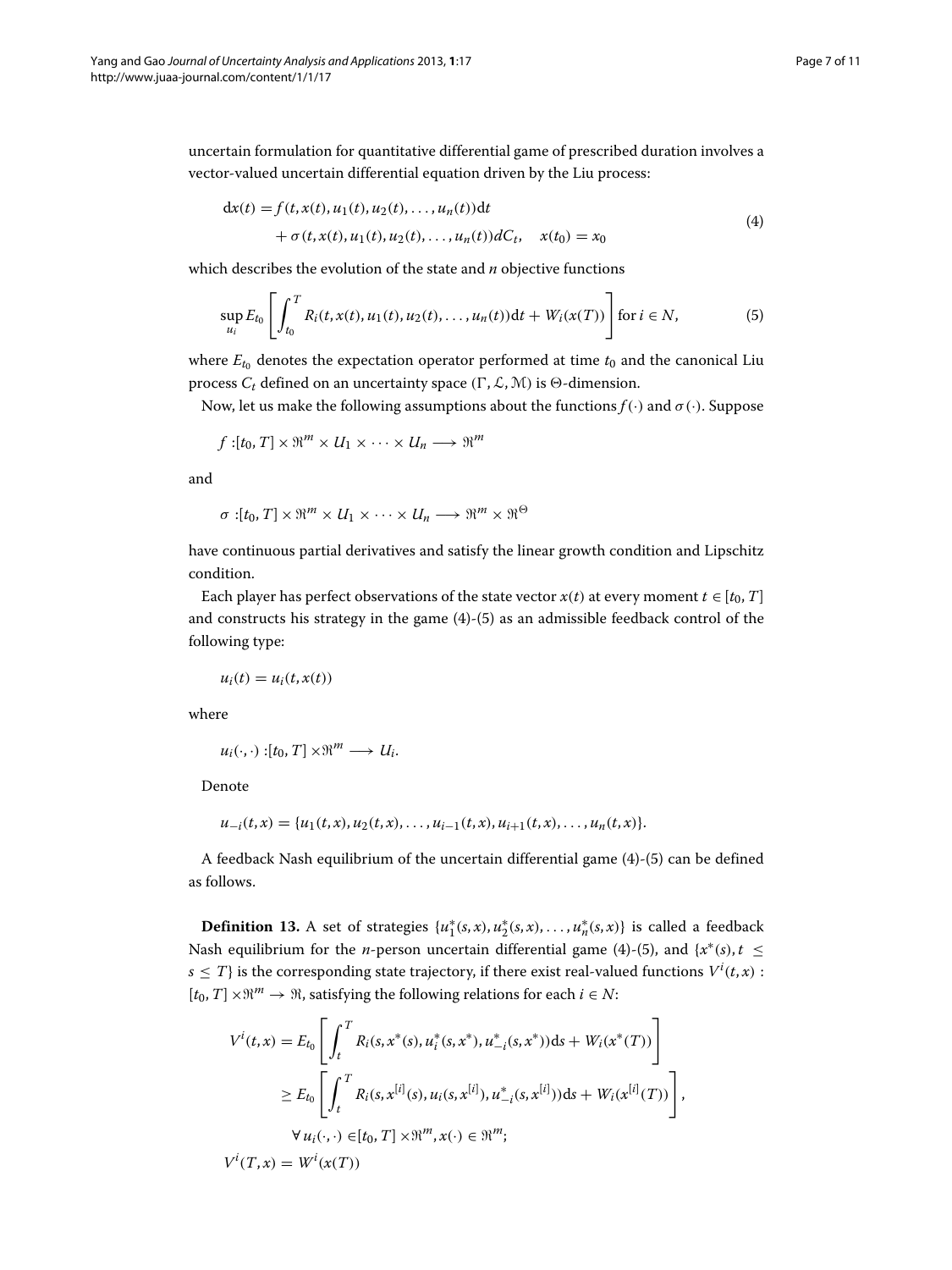where on the time interval [*t*, *T*]:

$$
dx^*(s) = f(t, x^*(s), u_i^*(s, x^*), u_{-i}^*(s, x^*)) ds + \sigma(t, x^*(s), u_i^*(s, x^*), u_{-i}^*(s, x^*)) dC_s,
$$
  
\n
$$
x^*(t) = x;
$$
  
\n
$$
dx^{[i]}(s) = f(s, x^{[i]}(s), u_i(s, x^{[i]}), u_{-i}^*(s, x^{[i]})) ds + \sigma(s, x^{[i]}(s), u_i(s, x^{[i]}), u_{-i}^*(s, x^{[i]})) dC_s,
$$
  
\n
$$
x^{[i]}(t) = x.
$$

The feature of the definition of feedback Nash equilibrium is that if an *n*-pair {*u*<sup>∗</sup> *<sup>i</sup> (s*, *x)*; *i* ∈ *N*} provides a feedback Nash equilibrium to *n*-person uncertain differen-tial game [\(4\)](#page-6-0)-[\(5\)](#page-6-1) with duration  $[t_0, T]$ , its restriction to the time interval  $[t, T]$  provides a feedback Nash equilibrium to the same differential game [\(4\)](#page-6-0)-[\(5\)](#page-6-1) defined on the shorter time interval [*t*, *T*], with the initial state taken as  $x(t)$ , and this being so for all  $t \in [t_0, T]$ . Feedback Nash equilibrium depends only on the time variable *t* and the current value of the state  $x(t)$ , but not on memory (including the initial state  $x_0$ ).

Next, we give sufficient conditions guaranteeing the  $\{u_i^*(t,x); i \in N\}$  is a feedback Nash equilibrium for the game [\(4\)](#page-6-0)-[\(5\)](#page-6-1).

<span id="page-7-1"></span>**Theorem 3.** An n-tuple of strategies  $\{u_i^*(t,x); i \in N\}$  provides a feedback Nash equilib*rium to the n-person uncertain differential game [\(4\)](#page-6-0)-[\(5\)](#page-6-1) if there exist real-valued functions*  $V^i(t, x) : [t_0, T] \times \mathbb{R}^m \to \mathbb{R}, i \in \mathbb{N}$ , satisfying the partial differential equations

$$
-V_t^i(t, x) = \sup_{u_i} \left\{ R_i(t, x, u_i(t, x), u_{-i}^*(t, x)) + V_x^i(t, x)f(t, x, u_i(t, x), u_{-i}^*(t, x)) \right\}
$$
  

$$
= R_i(t, x, u_i^*(t, x), u_{-i}^*(t, x)) + V_x^i(t, x)f(t, x, u_i^*(t, x), u_{-i}^*(t, x)),
$$
  

$$
V^i(T, x) = W_i(x(T)).
$$

*Proof.* This result follows readily from the definition of feedback Nash equilibrium and from Theorem [2,](#page-5-1) since by fixing all players' strategies, except the *i*th one's, at their equilibrium choices, we arrive at an uncertain optimal control problem of the type covered by Theorem [2.](#page-5-1)  $\Box$ 

#### <span id="page-7-0"></span>**An uncertain differential game of capitalism**

Let us return to one of the classical problems: capitalism, considering an uncertain differential game of capitalism where the capital accumulation process may be subjected to uncertainties such as environmental disasters (the global financial crisis). In brief, the state trajectory is represented by the uncertain differential equation.

Consider an uncertain differential game of capitalism with two players, a government and a representative firm. The government represents the workers, while the firm represents the capitalist.

The economy has a neoclassical production function  $y = f(k)$ ; it satisfies  $f'(k)$  >  $0, f''(k) < 0$ , lim *k*→0  $f'(k) = \infty$ ,  $\lim_{k \to \infty} f'(k) = 0$ . The labor force receives an income equal to its marginal  $product f(k) - kf'(k)$ , while the firm derives a rent equivalent to its marginal product  $f'(k)$ , where  $k$  is capital per labor.

The capital accumulation equation is given by

$$
dK = [s(f'(k)L - X) - \delta K] dt, \tag{6}
$$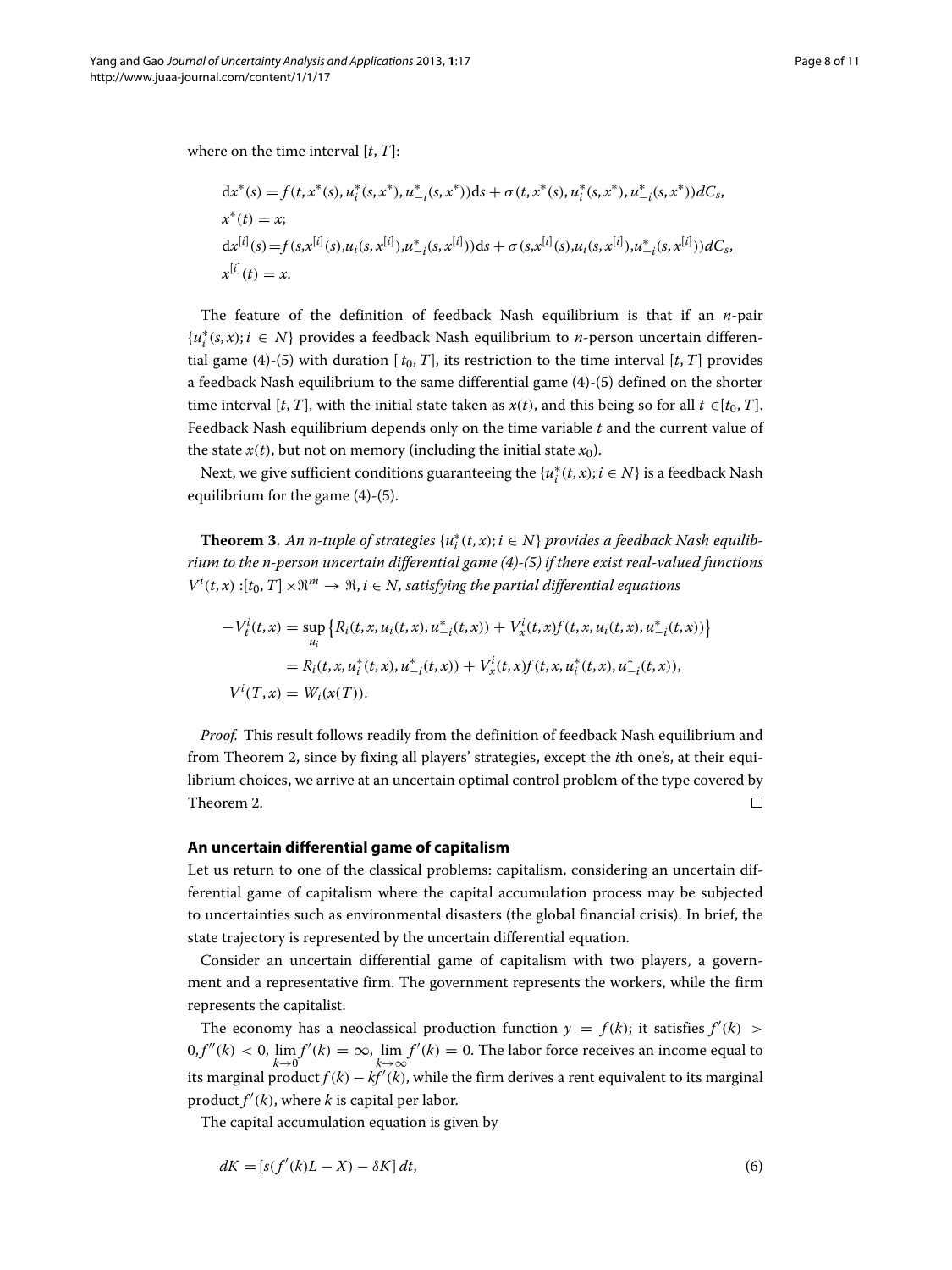where  $t \in [0, T]$ , *K* is the capital, *L* is the labor, *s* is the investment rate controlled by the firm, *X* denotes the total social transfer within the government's control, and  $\delta$  is the depreciation rate.

Assume that labor dynamics follows an uncertain differential equation

$$
dL = nLdt + \sigma LdC \tag{7}
$$

where *n* is the expected rate of labor,  $\sigma$  is the instantaneous variance, and *C* is a onedimensional canonical Liu process.

We can treat capital per labor  $k = K/L \triangleq h(K, L)$  and apply the uncertain calculus (Theorem [1\)](#page-4-1), we obtain

<span id="page-8-0"></span>
$$
dk = h_K dK + h_L dL
$$
  
=  $[s(f'(k) - x) - (\delta + n)k] dt - \sigma k dC,$  (8)

where  $x = X/L$  represents the social transfer per labor with the government's control. This is the state trajectory uncertain different equation, and the initial state *k(*0*)* is fixed, equal to  $k_0$ .

The government in this model is a vote maximizer with vote function

$$
R^{G}(k, x(\cdot), s(\cdot)) = f(k) - kf'(k) + x.
$$

It is straightforward that  $-f(k) + kf'(k) \le x \le f'(k)$ . Then, the government's objective functional can be written as

$$
J^{G}(k_0, x(\cdot), s(\cdot)) = \sup_{x(\cdot)} E\left[\int_0^T e^{-\rho t} [f(k) - kf'(k) + x] dt\right],
$$
\n(9)

where  $\rho$  is a positive discount rate and *E* denotes the expectation operator performed at time 0.

Assume that the firm owns the capital in the production process and controls investment. The objective of the firm is to maximize the payment for the shareholders

$$
R^{F}(k, x(\cdot), s(\cdot)) = (1 - s)(f'(k) - x), \qquad 0 \le s \le 1,
$$

where  $x$  is the social transfer (the government may be tax or subsidize the firm) and  $s$  is the investment controlled by the firm.

The firm's objective functional is

<span id="page-8-1"></span>
$$
J^{F}(k_0, x(\cdot), s(\cdot)) = \sup_{s(\cdot)} E\left[\int_0^T e^{-\rho t} (1-s)[f'(k) - x] dt\right].
$$
 (10)

To summarize, we have defined an uncertain differential game model of capitalism by  $(8)-(10)$  $(8)-(10)$  $(8)-(10)$ .

By Theorem [3,](#page-7-1) the following partial differential equations are satisfied.

<span id="page-8-2"></span>
$$
-J_t^G(t,k) = \sup_{x(\cdot)} \left\{ e^{-\rho t} [f(k) - kf'(k) + x] + J_k^G(t,k) [\bar{s}(f'(k) - x) - (\delta + n)k] \right\},\tag{11}
$$

<span id="page-8-3"></span>
$$
-J_t^F(t,k) = \sup_{s(\cdot)} \left\{ e^{-\rho t} (1-s) [f'(k) - \bar{x}] + J_k^F(t,k) [s(f'(k) - \bar{x}) - (\delta + n)k] \right\}.
$$
\n(12)

The control  $(\bar{x}, \bar{s})$  in the uncertain differential game of capitalism is a feedback Nash equilibrium in the sense that they are functions of current time *t* and current state *k*.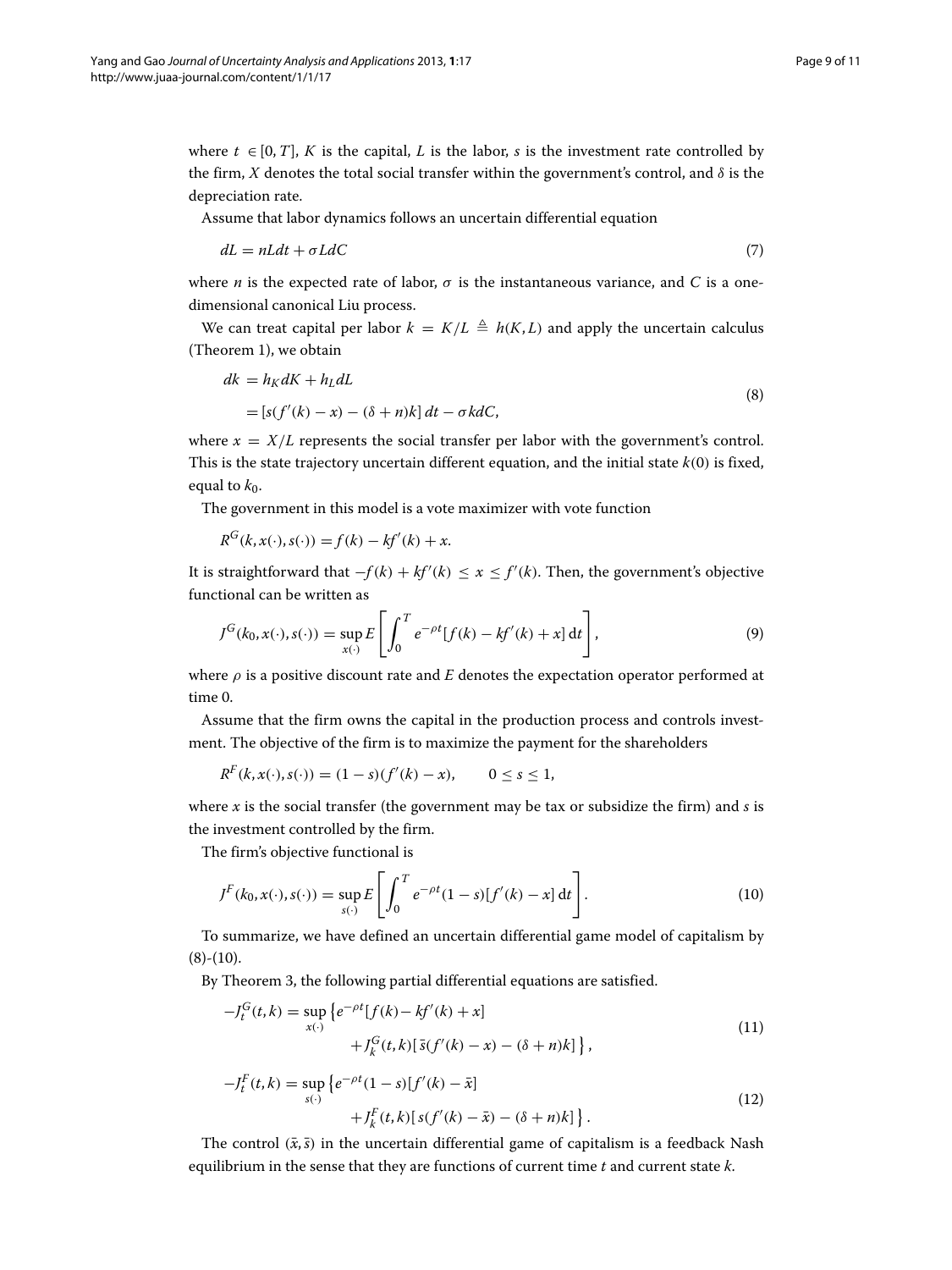$\Box$ 

Respective maximization of Equation [11](#page-8-2) with respect to  $x(\cdot)$  and Equation [12](#page-8-3) with respect to  $s(\cdot)$  yield

$$
J_k^G(t, k) = e^{-\rho t} \frac{1}{\bar{s}}
$$
 and  $J_k^F(t, k) = e^{-\rho t}$ .

These values can be substituted back into the respective [\(11\)](#page-8-2) and [\(12\)](#page-8-3) to obtain

<span id="page-9-0"></span>
$$
-J_t^G(t,k) = e^{-\rho t} [f(k) - kf'(k) + f'(k) - \frac{k}{\bar{s}}(\delta + n)],
$$
\n(13)

$$
-J_t^F(t,k) = e^{-\rho t} [f'(k) - \bar{x} - (\delta + n)k].
$$
\n(14)

For the government, let  $J^G(t,k) = e^{-\rho t}Ak^2$ . Hence,  $J_t^G(t,k) = -\rho e^{-\rho t}Ak^2$  and  $J_k^G(t, k) = 2Ake^{-\rho t}.$ 

Substitute these into [\(13\)](#page-9-0) and solve for *A* which is given by

$$
A = \frac{f(k) - kf'(k) + f'(k) - (k/\bar{s})(\delta + n)}{\rho k^2}.
$$

Thus,

$$
J^{G}(t,k) = e^{-\rho t} \frac{f(k) - kf'(k) + f'(k) - (k/\bar{s})(\delta + n)}{\rho}.
$$

Similarly for the firm, we let  $J^F(t,k) = e^{-\rho t} B k^2$ . Thus,  $J_t^F(t,k) = -\rho e^{-\rho t} B k^2$  and  $J_k^F(t, k) = 2Bke^{-\rho t}.$ 

We solve *B* which is given by

$$
B = \frac{f'(k) - \bar{x} - (\delta + n)k}{\rho k^2}.
$$

It follows that

$$
J^{F}(t,k) = e^{-\rho t} \frac{f'(k) - \bar{x} - (\delta + n)k}{\rho}.
$$

**Proposition 1.** *The feedback Nash equilibrium for capitalism is given by*

$$
(\bar{s}, \bar{x}) = \left(\frac{k(\rho + 2\delta + 2n)}{2[f(k) - kf'(k) + f'(k)]}, f'(k) - \left(\frac{\rho}{2} + \delta + n\right)k\right).
$$

*Proof.* It is easily obtained by the above equation.

<span id="page-9-1"></span>**Lemma 1.** *If the following inequality holds:*

$$
-\rho - \delta - n \leq \delta + n \leq \frac{2}{k} [f(k) - kf'(k) + f'(k)] - (\rho + \delta + n),
$$

*then*  $\bar{s}$  *is non-negative.* 

*Proof.* Because investment rate  $\bar{s}$  satisfies constraint  $0 \leq \bar{s} \leq 1$ , we can easily obtain this condition.  $\Box$ 

We say  $\delta + n$  is the effective depreciation rate of capital per labor, and the upper and lower bounds of the effective depreciation rate of capital per labor are given from Lemma [1.](#page-9-1)

In the deterministic game of capitalism, the payoff of the firm is completely taxed away, and the firm stops investing completely, which is a very extreme and unrealistic solution. However, in the uncertain differential game of capitalism, the government will tax less